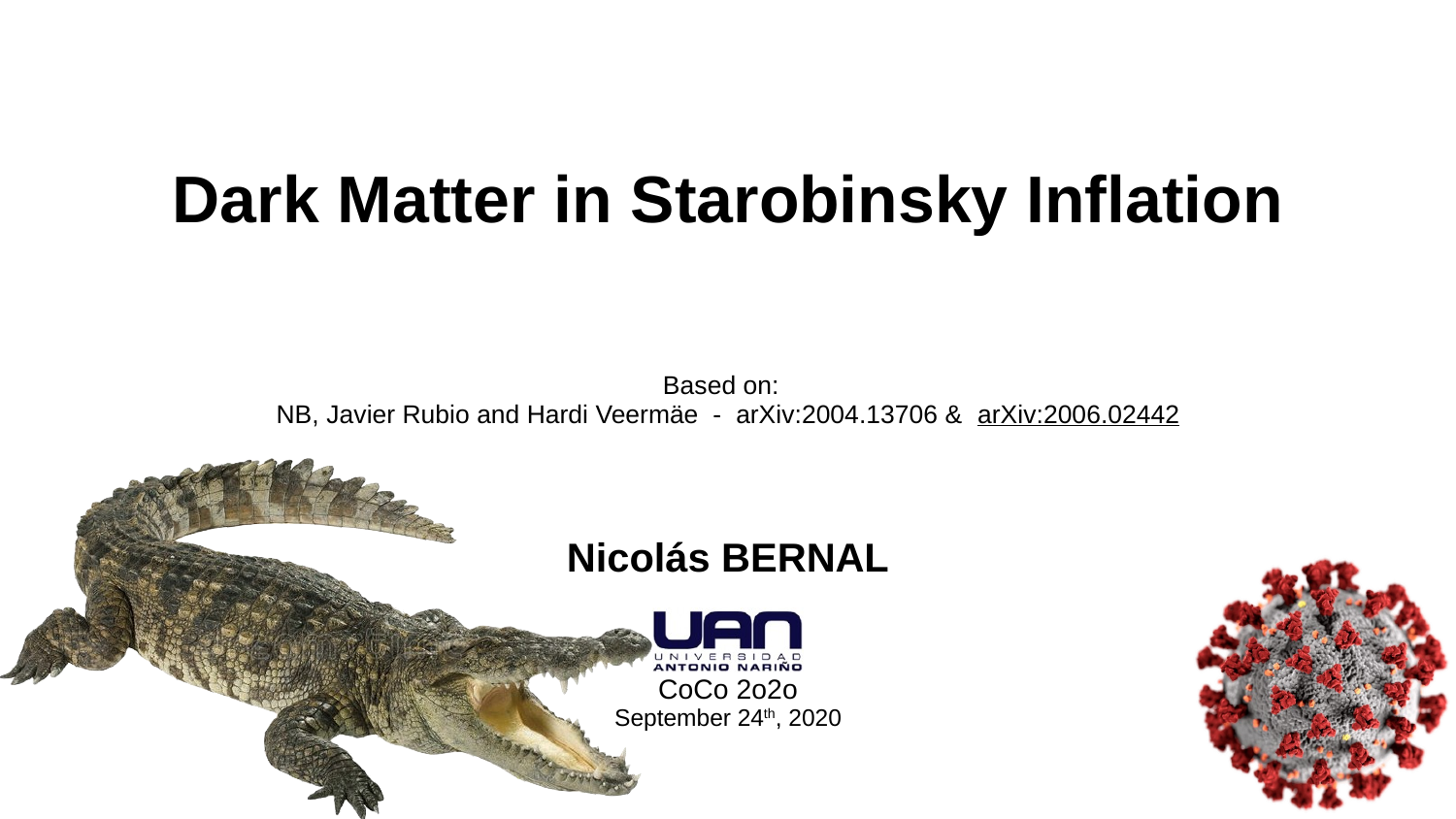## Einstein-Hilbert action

$$
S = \frac{M_P^2}{2} \int {\rm d}^4 x \sqrt{-\tilde{g}} \left[ \tilde{R} \right. \hspace{1cm} \Bigg] + S_M(\tilde{\varphi}, \tilde{\psi}, \tilde{A}_\mu)
$$

*R*: Ricci scalar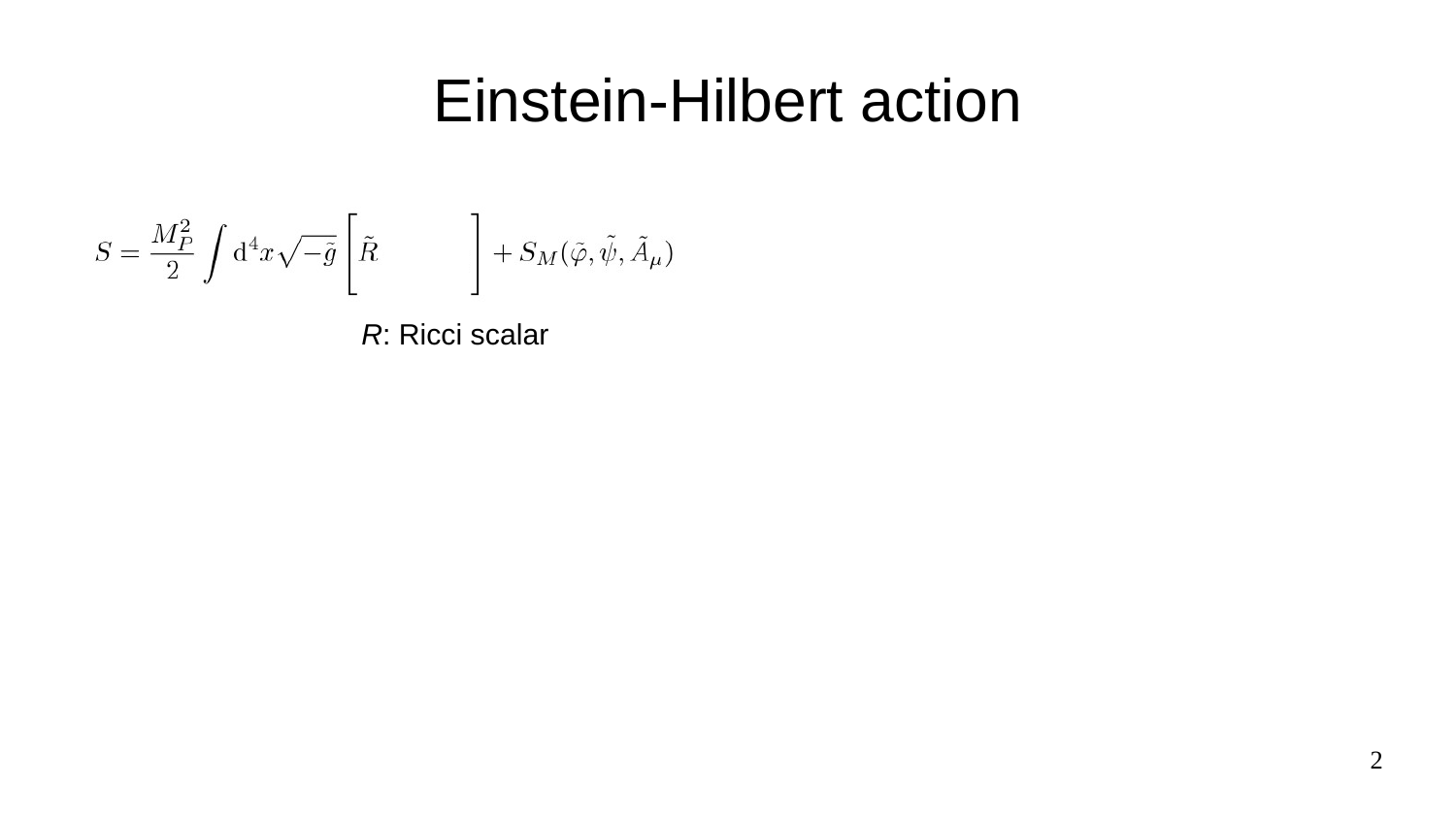## Starobinsky Inflation

A.A. Starobinsky 80', 81', 83'

$$
S = \frac{M_P^2}{2} \int \mathrm{d}^4 x \sqrt{-\tilde{g}} \left[ \tilde{R} + \frac{\tilde{R}^2}{6 M^2} \right] + S_M(\tilde{\varphi}, \tilde{\psi}, \tilde{A}_\mu)
$$

Jordan frame

*R*: Ricci scalar *M*: mass scale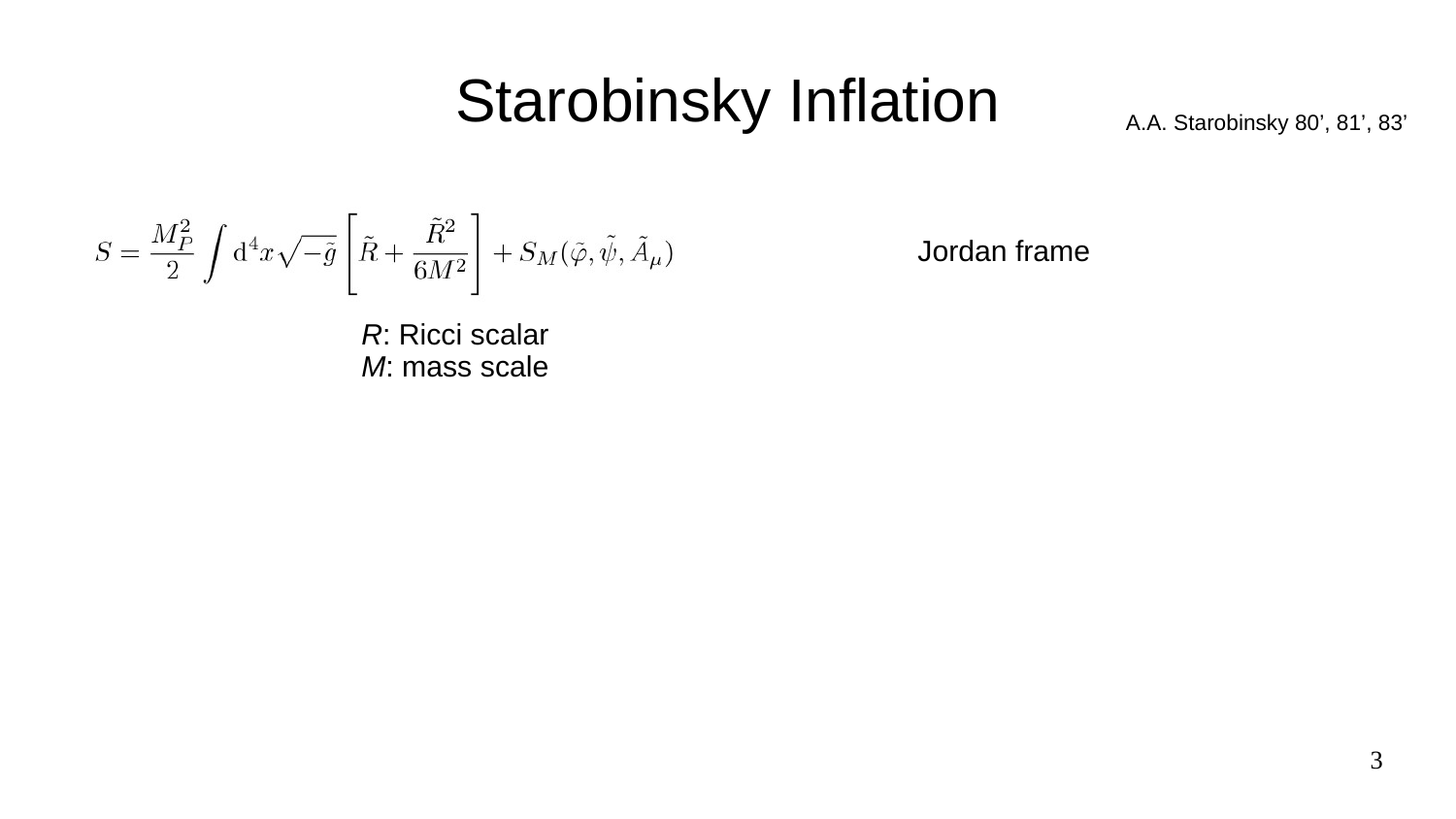## Starobinsky Inflation

A.A. Starobinsky 80', 81', 83'

$$
S = \frac{M_P^2}{2} \int \mathrm{d}^4 x \sqrt{-\tilde{g}} \left[ \tilde{R} + \frac{\tilde{R}^2}{6 M^2} \right] + S_M(\tilde{\varphi}, \tilde{\psi}, \tilde{A}_\mu)
$$

Jordan frame

**Weyl transformation** 
$$
\tilde{g}_{\mu\nu} = \Omega^2 g_{\mu\nu}
$$
  $\Omega^2 = 1 + \frac{\xi \Phi^2}{M_P^2} = \exp\left(\sqrt{\frac{2}{3}} \frac{\phi}{M_P}\right)$ 

$$
S = \int d^4x \sqrt{-g} \left[ \frac{M_P^2}{2} R - \frac{1}{2} g^{\mu\nu} \partial_\mu \phi \, \partial_\nu \phi - V(\phi) \right] + S_M(\varphi, \psi, A_\mu)
$$
Scalaron frame

$$
V(\phi) = \frac{3}{4} M_P^2 M^2 \left[ 1 - e^{-\sqrt{\frac{2}{3}} \frac{\phi}{M_P}} \right]^2
$$
 scalaron field  $\phi$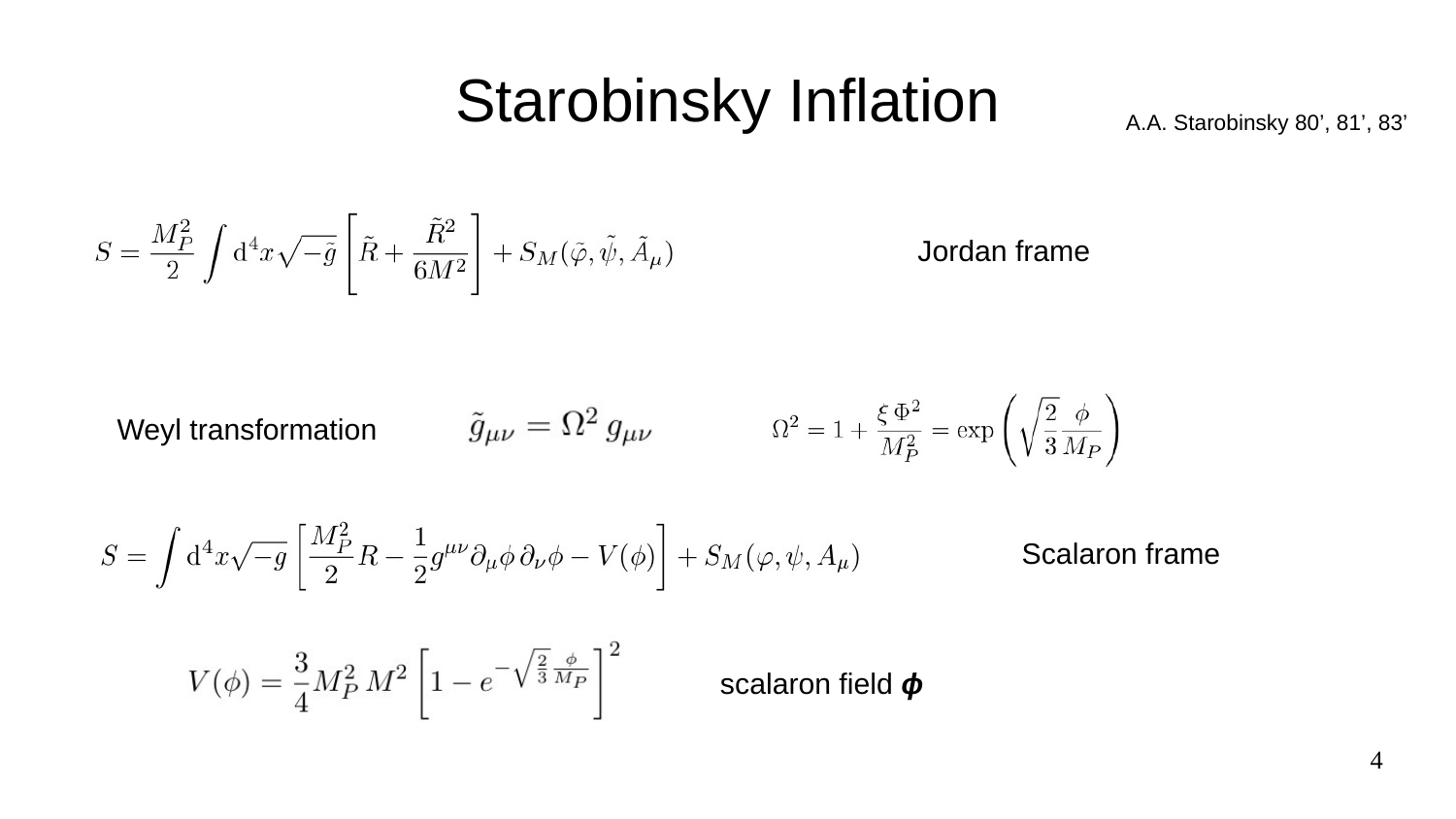## Starobinsky Inflation

A.A. Starobinsky 80', 81', 83'

$$
S = \frac{M_P^2}{2} \int \mathrm{d}^4 x \sqrt{-\tilde{g}} \left[ \tilde{R} + \frac{\tilde{R}^2}{6 M^2} \right] + S_M(\tilde{\varphi}, \tilde{\psi}, \tilde{A}_\mu)
$$

Jordan frame

Weyl transformation

\n
$$
\tilde{g}_{\mu\nu} = \Omega^2 \, g_{\mu\nu} \qquad \qquad \Omega^2 = 1 + \frac{\xi \, \Phi^2}{M_P^2} = \exp\left(\sqrt{\frac{2}{3}} \frac{\phi}{M_P}\right)
$$

$$
S = \int d^4x \sqrt{-g} \left[ \frac{M_P^2}{2} R - \frac{1}{2} g^{\mu\nu} \partial_\mu \phi \, \partial_\nu \phi - V(\phi) \right] + S_M(\varphi, \psi, A_\mu)
$$
Scalaron frame

$$
V(\phi) = \frac{3}{4} M_P^2 M^2 \left[ 1 - e^{-\sqrt{\frac{2}{3}} \frac{\phi}{M_P}} \right]^2
$$
 scalaron field  $\phi$ 

A single free parameter: *M* scalaron mass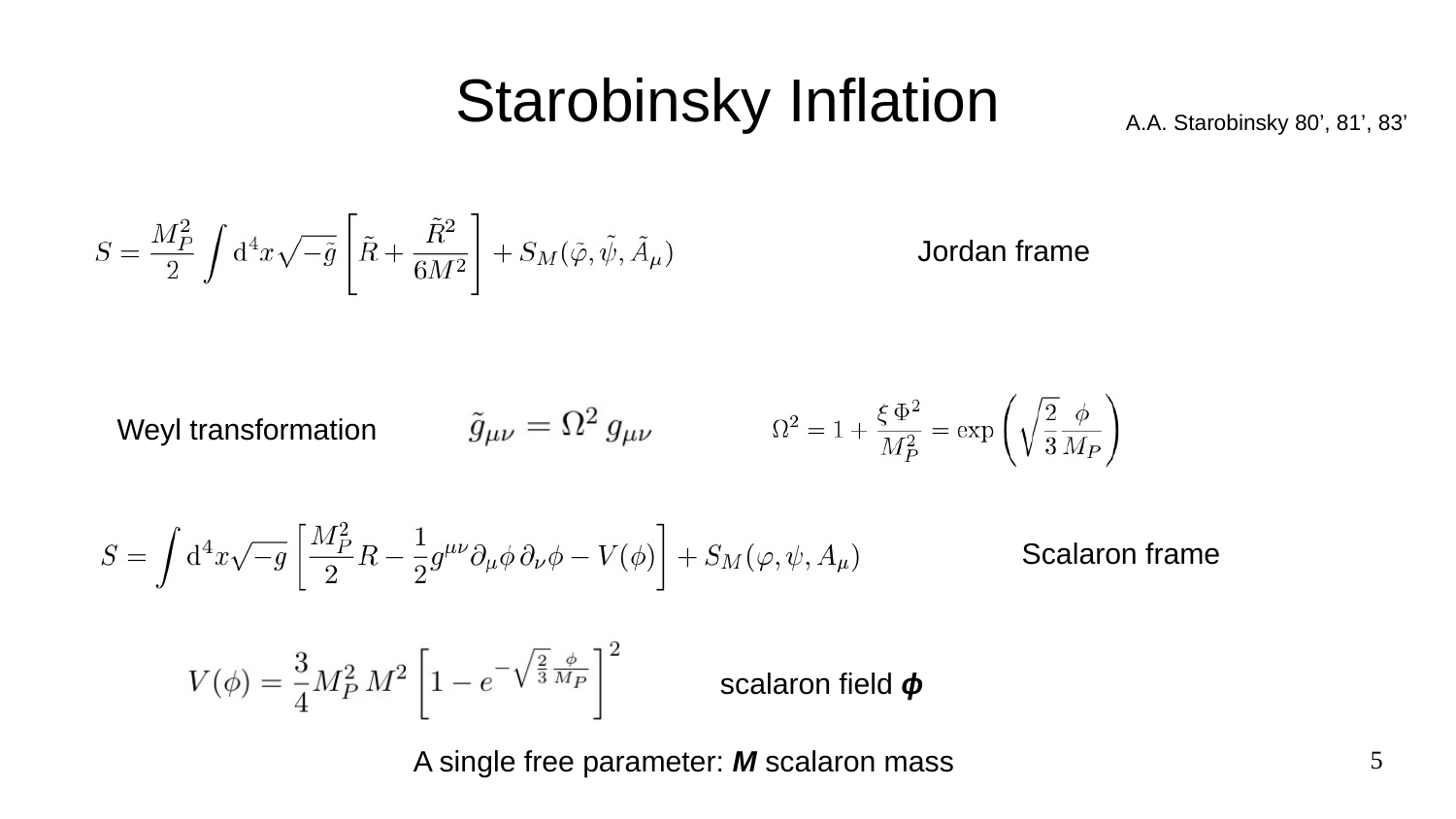#### Starobinsky Inflation: Slow-roll

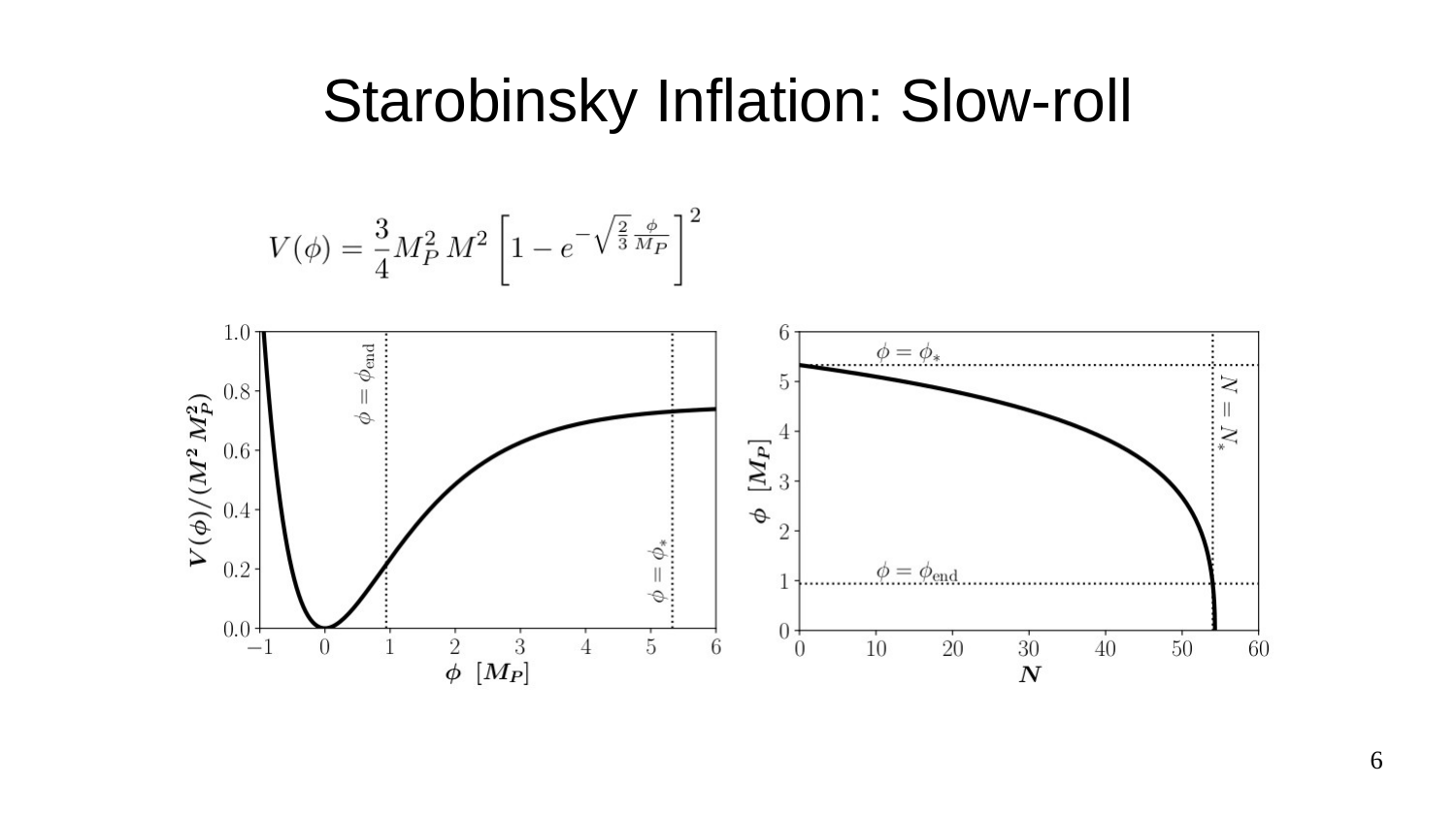## Starobinsky Inflation: Slow-roll

power spectrum of primordial density fluctuations: *P* and *n s* tensor-to-scalar ratio: *r*

$$
\mathcal{P} = \frac{N_*^2}{24\pi^2} \left(\frac{M}{M_P}\right)^2, \qquad n_s \simeq 1 - \frac{2}{N_*}, \qquad r \simeq \frac{12}{N_*^2}
$$

The scalaron mass  $M$  is determined by the COBE normalization  $\mathcal{P} = 2.1 \times 10^{-9}$ 

$$
M \simeq 1.3 \times 10^{-5} \left(\frac{54}{N_*}\right) M_P
$$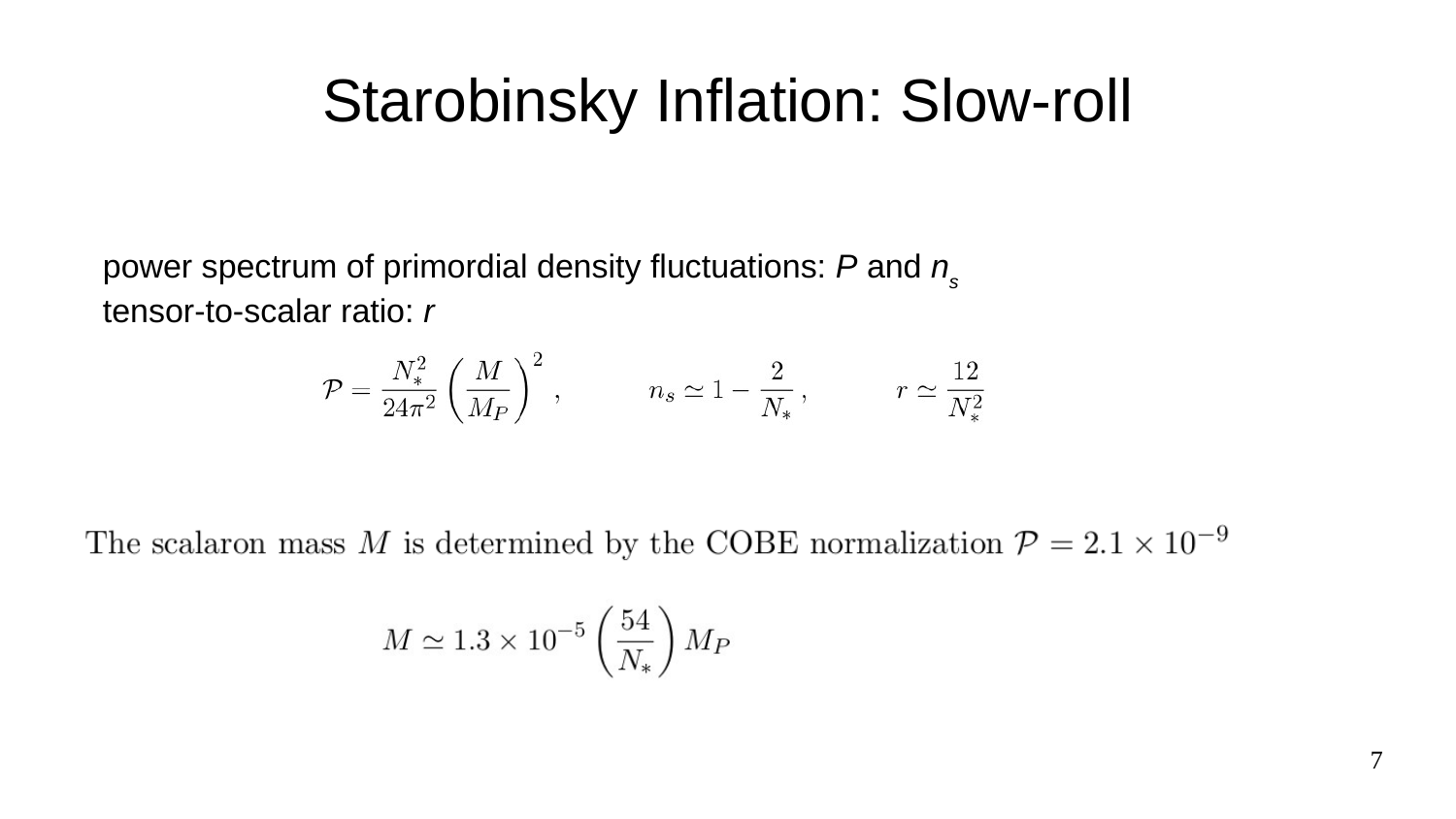### Starobinsky Inflation: Slow-roll

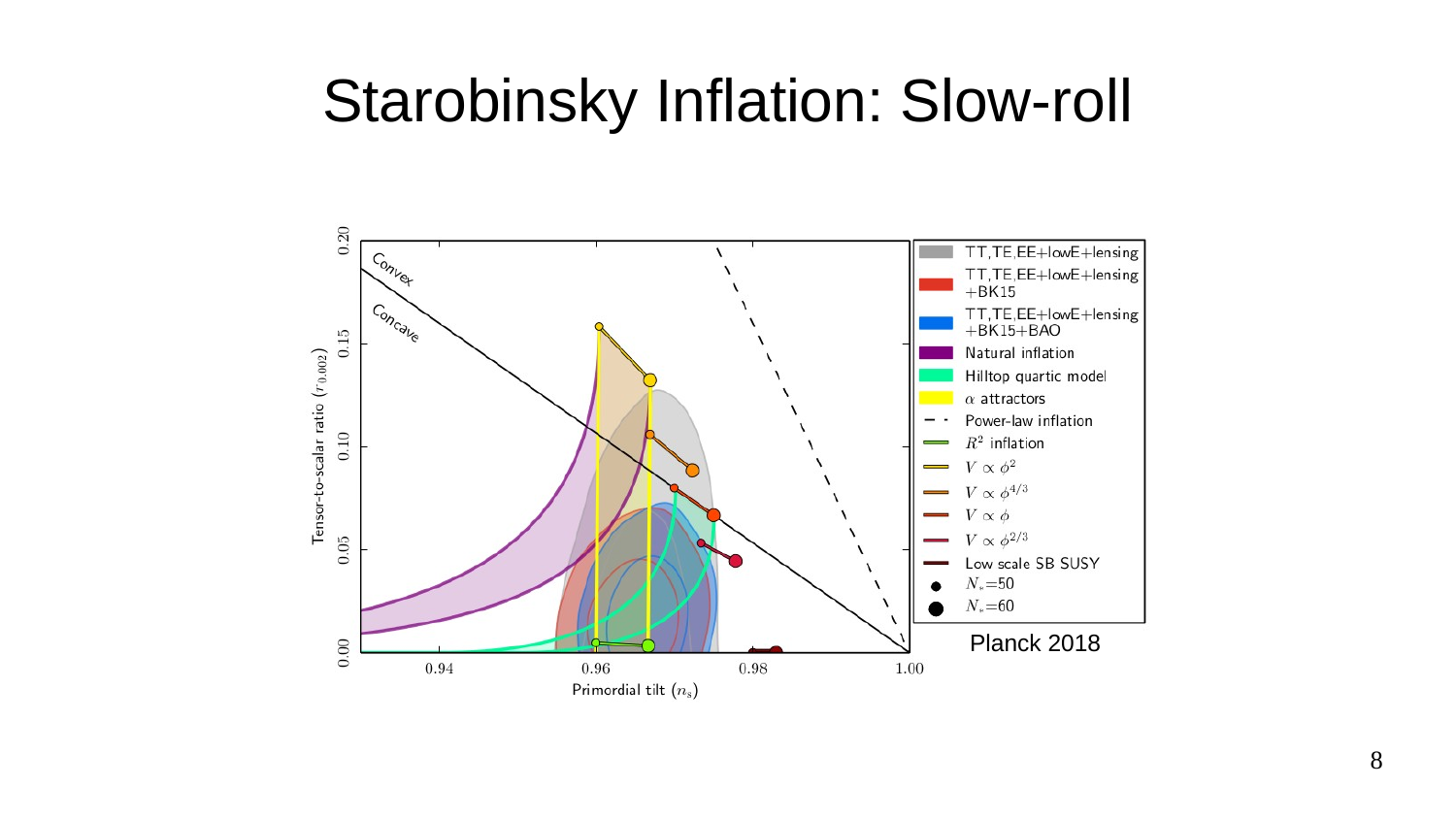Reheating proceeds through the gravitational particle production of non-conformally coupled fields.

The scalaron decays into non-conformally coupled Higgs $\Gamma_{\rm SM} \simeq 2.9 \times 10^{-17} (1+6\xi_H)^2 M_P$ 

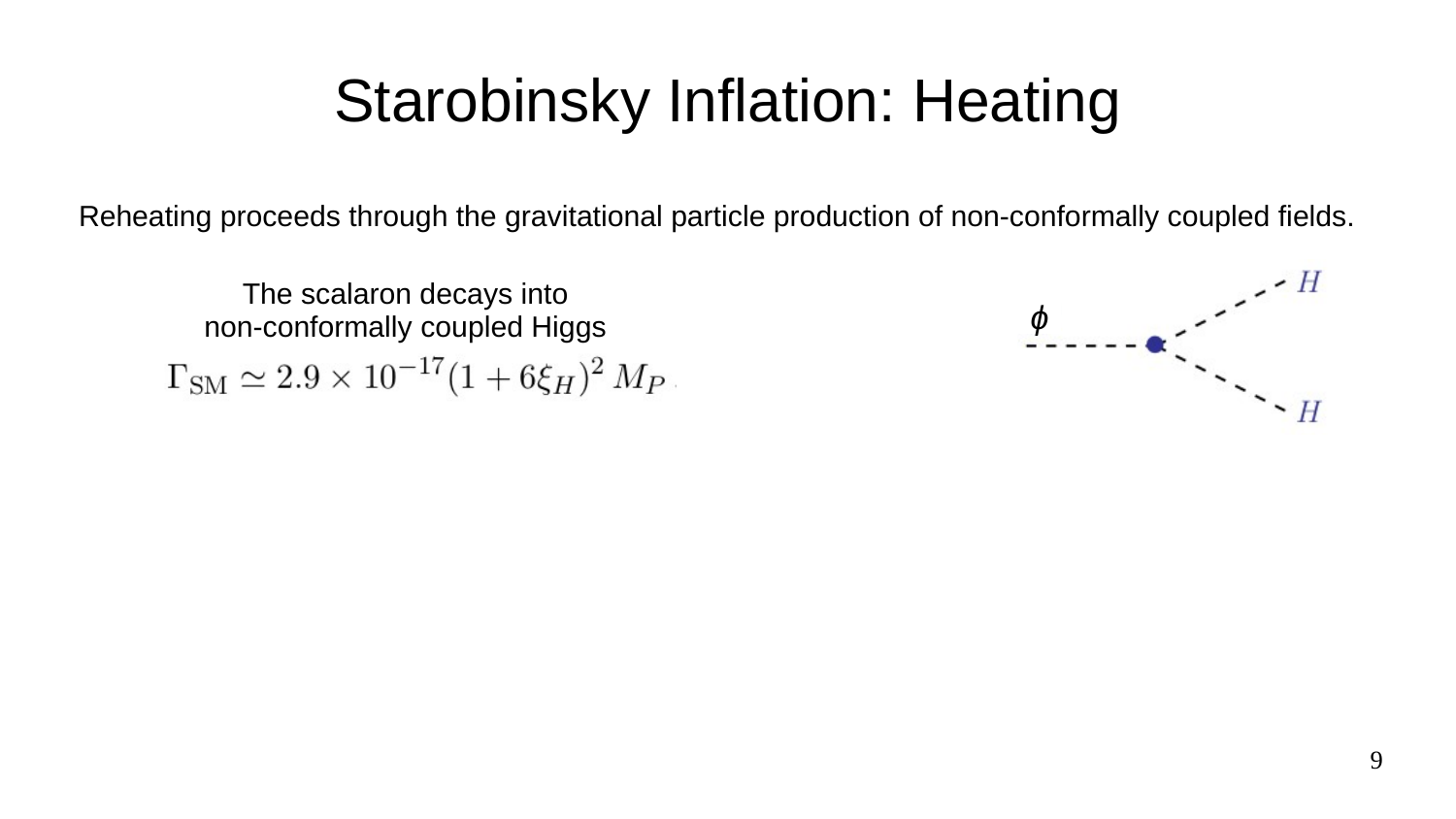Reheating proceeds through the gravitational particle production of non-conformally coupled fields.

The scalaron decays into non-conformally coupled Higgs  $\Gamma_{\rm SM} \simeq 2.9 \times 10^{-17} (1+6\xi_H)^2 M_P$ 

*ɸ*  $\ddot{ }$ 

Evolution of the field and SM radiation $\ddot{\phi} + (3H + \Gamma_{\text{SM}}) \dot{\phi} + V_{,\phi} = 0$  $\dot{\rho}_R + 4H \rho_R = \Gamma_{\rm SM} \dot{\phi}^2$  $H^2 = \frac{\rho_\phi + \rho_R}{3M_P^2}$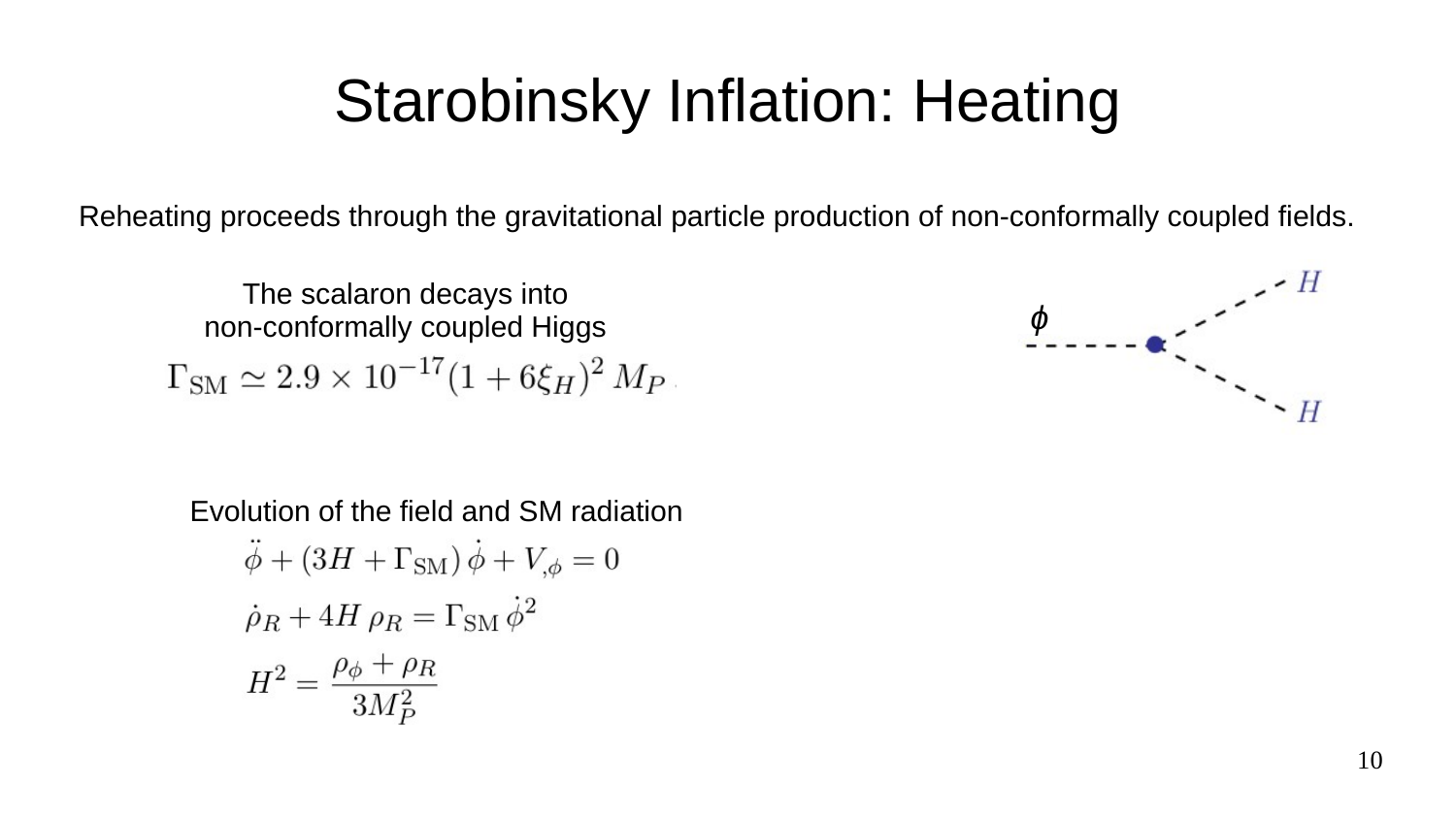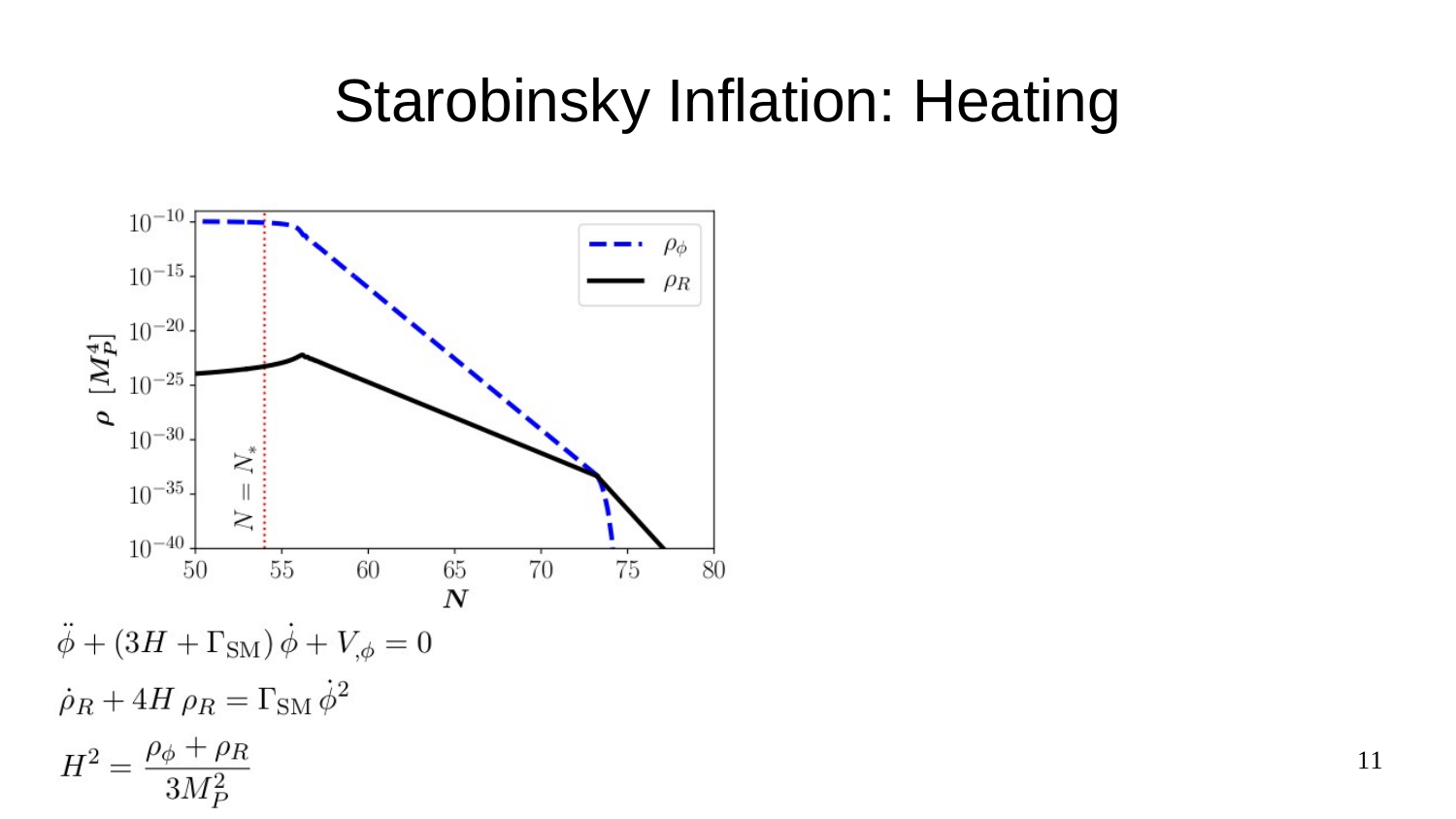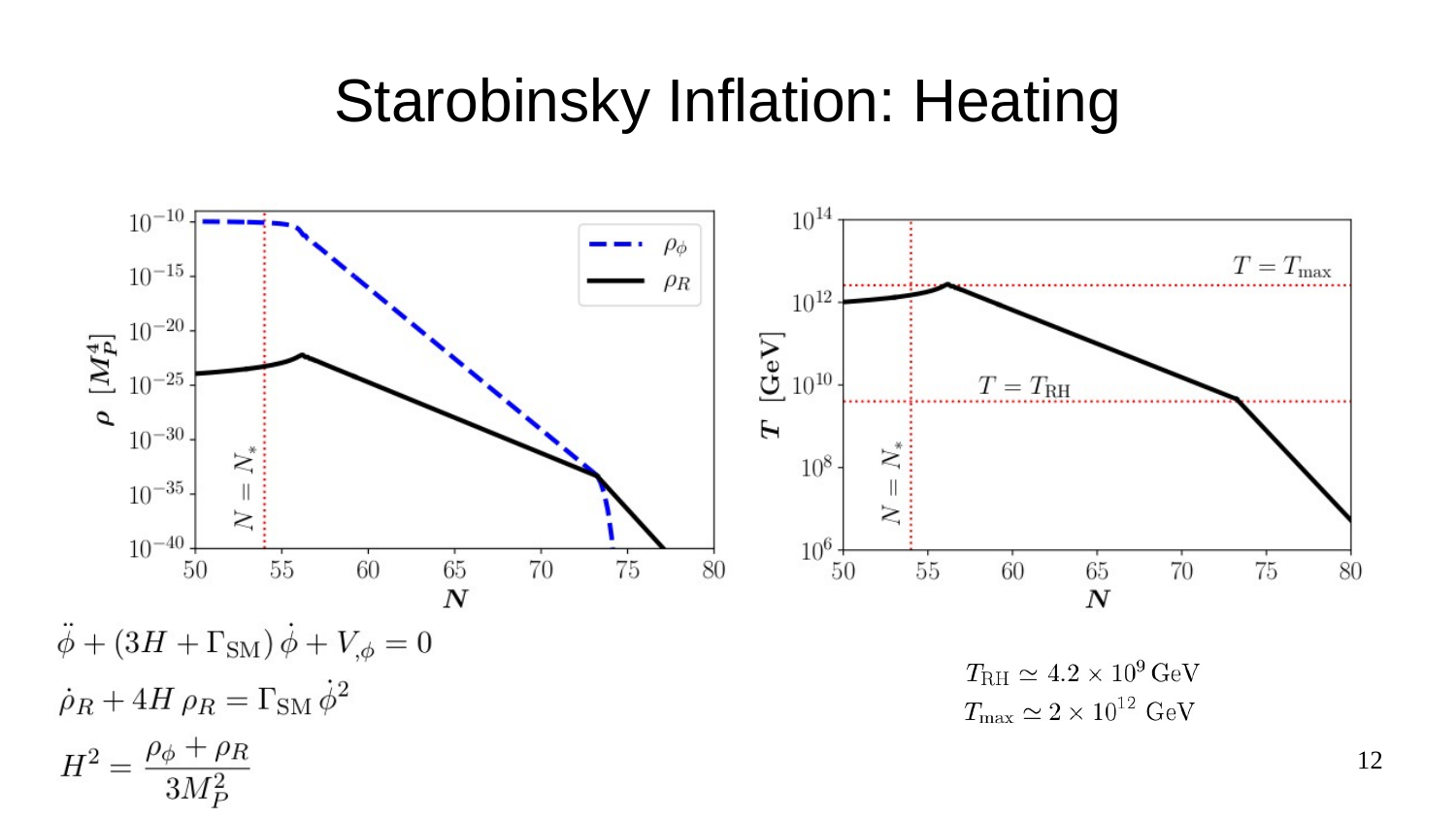# Starobinsky Inflation: Dark Matter production

All type of non Weyl-invariant states can be generated by perturbative gravitational particle production.

$$
Y_0 \simeq \frac{3}{2} \frac{g_{\star}}{g_{\star s}} \frac{T_{\rm RH}}{M} \text{Br}_{\rm DM}
$$
\n
$$
\text{Br}_{\rm DM} \leq 3 \times 10^{-9} \left(\frac{1 \text{ TeV}}{m_{\rm DM}}\right) \left(\frac{54}{N_{\star}}\right) \left(\frac{2.8 \times 10^9 \text{ GeV}}{T_{\rm RH}}\right)
$$
\n
$$
\phi
$$
\n
$$
-
$$

DM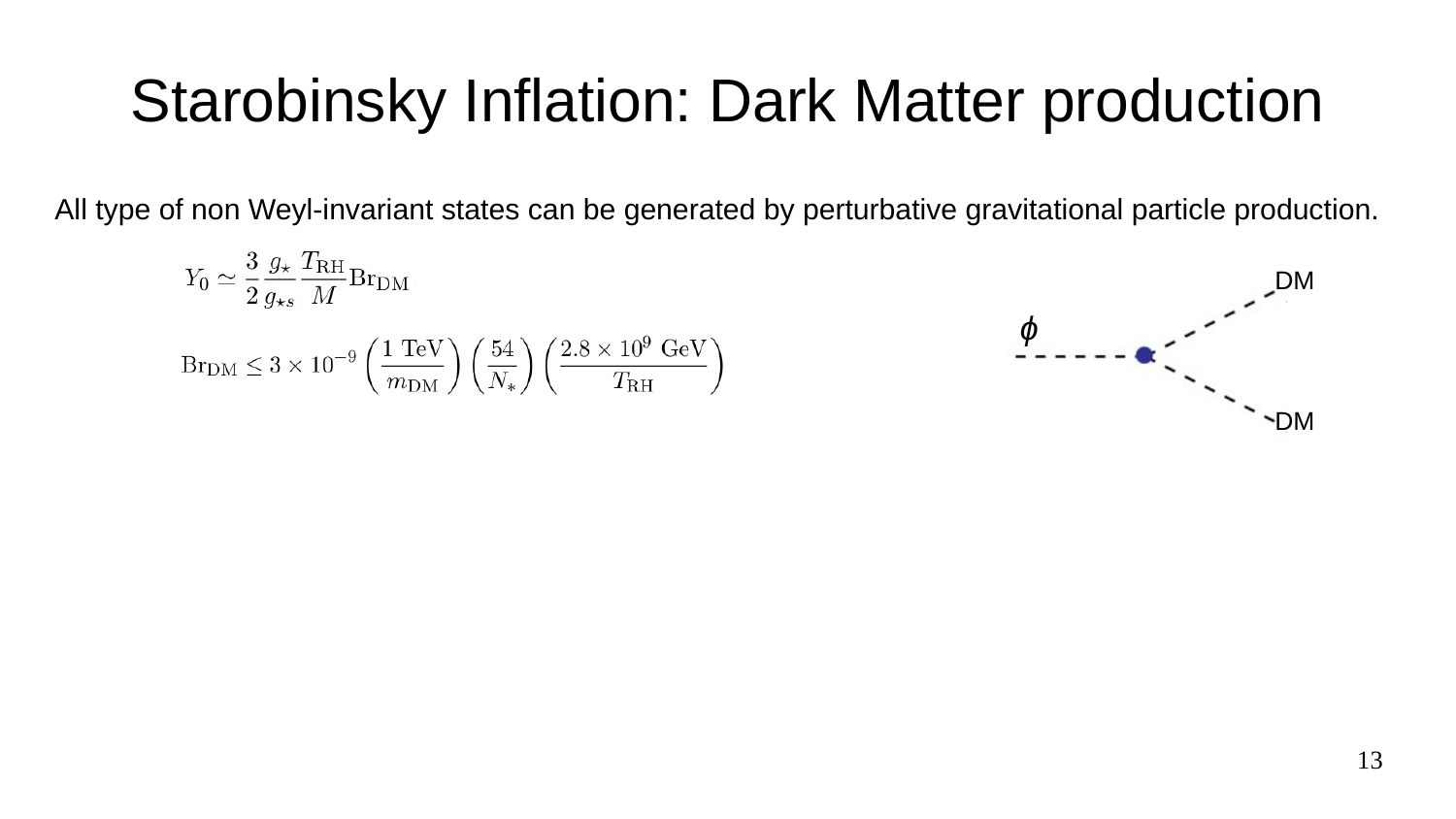# Starobinsky Inflation: Dark Matter production

All type of non Weyl-invariant states can be generated by perturbative gravitational particle production.

$$
Y_0 \simeq \frac{3}{2} \frac{g_{\star}}{g_{\star s}} \frac{T_{\rm RH}}{M} \text{Br}_{\rm DM}
$$
\n
$$
\text{Br}_{\rm DM} \leq 3 \times 10^{-9} \left(\frac{1 \text{ TeV}}{m_{\rm DM}}\right) \left(\frac{54}{N_{\star}}\right) \left(\frac{2.8 \times 10^9 \text{ GeV}}{T_{\rm RH}}\right)
$$
\n
$$
\phi
$$
\n
$$
-
$$
\n
$$
-
$$
\n
$$
-
$$
\n
$$
-
$$
\n
$$
-
$$
\n
$$
-
$$
\n
$$
-
$$

| Spin-0 DM                             | Spin-1/2 DM                                                                                                           |
|---------------------------------------|-----------------------------------------------------------------------------------------------------------------------|
| $Br_{DM} \sim 1/5$                    | $\Gamma_{1/2} = \frac{1}{48\pi} \frac{m_{DM}^2}{M^2} \frac{M^3}{M_P^2} \left(1 - \frac{4 m_{DM}^2}{M^2}\right)^{3/2}$ |
| Only viable for<br>m_{DM} \sim 10 keV | Only viable for:<br>m_{DM} \sim 10^7 GeV                                                                              |

T.

DM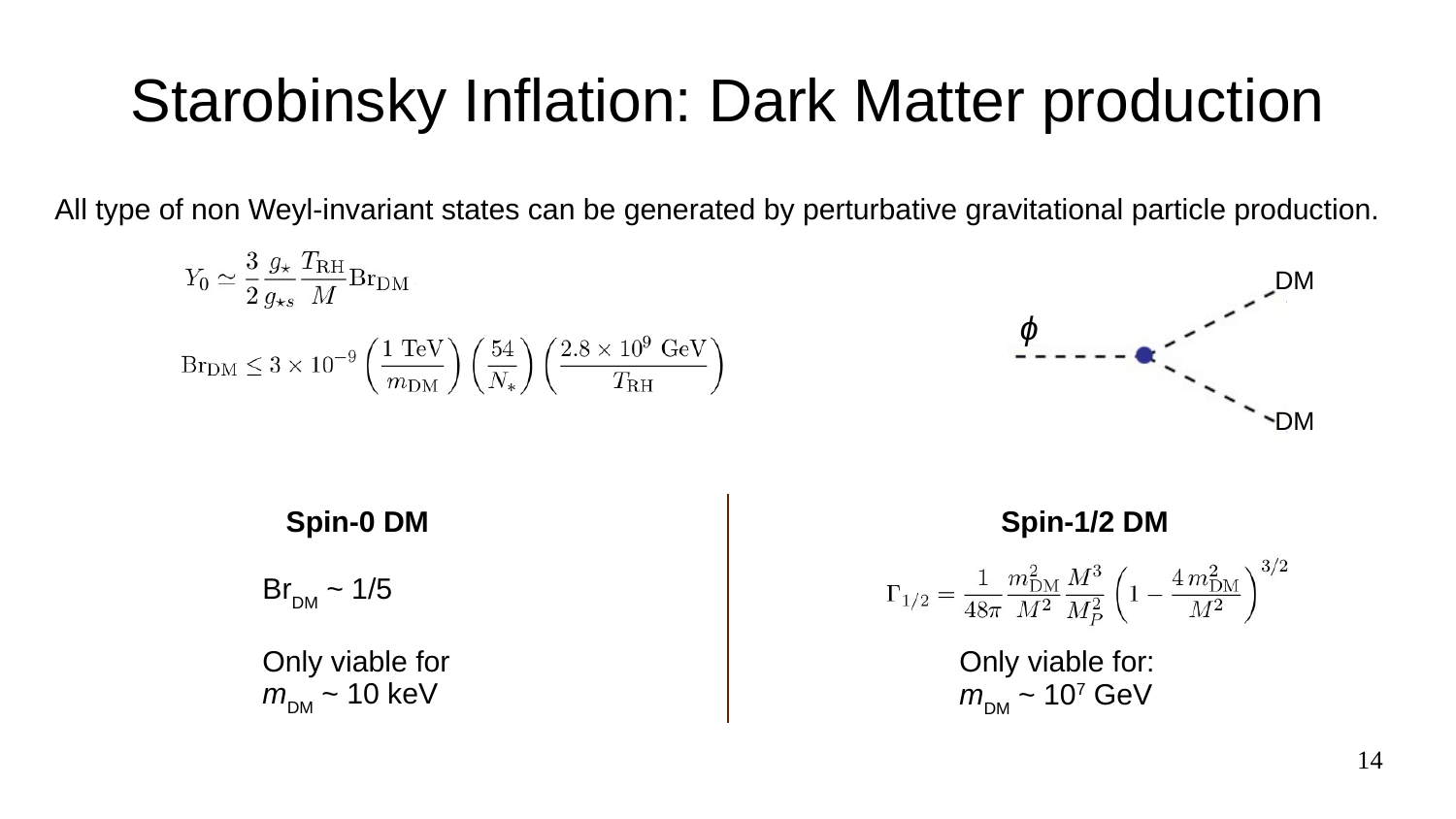# Starobinsky Inflation: Dark Matter production

All type of non Weyl-invariant states can be generated by perturbative gravitational particle production.

$$
Y_0 \simeq \frac{3}{2} \frac{g_{\star}}{g_{\star s}} \frac{T_{\rm RH}}{M} \text{Br}_{\rm DM}
$$
  
\n
$$
\text{Br}_{\rm DM} \leq 3 \times 10^{-9} \left(\frac{1 \text{ TeV}}{m_{\rm DM}}\right) \left(\frac{54}{N_{\star}}\right) \left(\frac{2.8 \times 10^9 \text{ GeV}}{T_{\rm RH}}\right)
$$
  
\n
$$
\text{Spin-0 DM}
$$
  
\n
$$
\text{Spin-1/2 DM}
$$
  
\n
$$
\text{Spin-1/2 DM}
$$
  
\n
$$
\text{Spin-1/2 DM}
$$
  
\n
$$
\text{Spin-1/2 DM}
$$
  
\n
$$
\text{Spin-1/2 DM}
$$
  
\n
$$
\text{Spin-1/2 DM}
$$
  
\n
$$
\text{Spin-1/2 DM}
$$
  
\n
$$
\text{Spin-1/2 DM}
$$
  
\n
$$
\text{Spin-1/2 DM}
$$
  
\n
$$
\text{Spin-1/2 DM}
$$
  
\n
$$
\text{Spin-1/2 DM}
$$
  
\n
$$
\text{Spin-1/2 DM}
$$
  
\n
$$
\text{Spin-1/2 DM}
$$
  
\n
$$
\text{Spin-1/2 DM}
$$
  
\n
$$
\text{Spin-1/2 DM}
$$
  
\n
$$
\text{Spin-1/2 DM}
$$
  
\n
$$
\text{Spin-1/2 DM}
$$
  
\n
$$
\text{Spin-1/2 DM}
$$
  
\n
$$
\text{Spin-1/2 DM}
$$
  
\n
$$
\text{Spin-1/2 DM}
$$
  
\n
$$
\text{Spin-1/2 DM}
$$
  
\n
$$
\text{Spin-1/2 DM}
$$

**Is there a way to produce DM with other masses and spins?**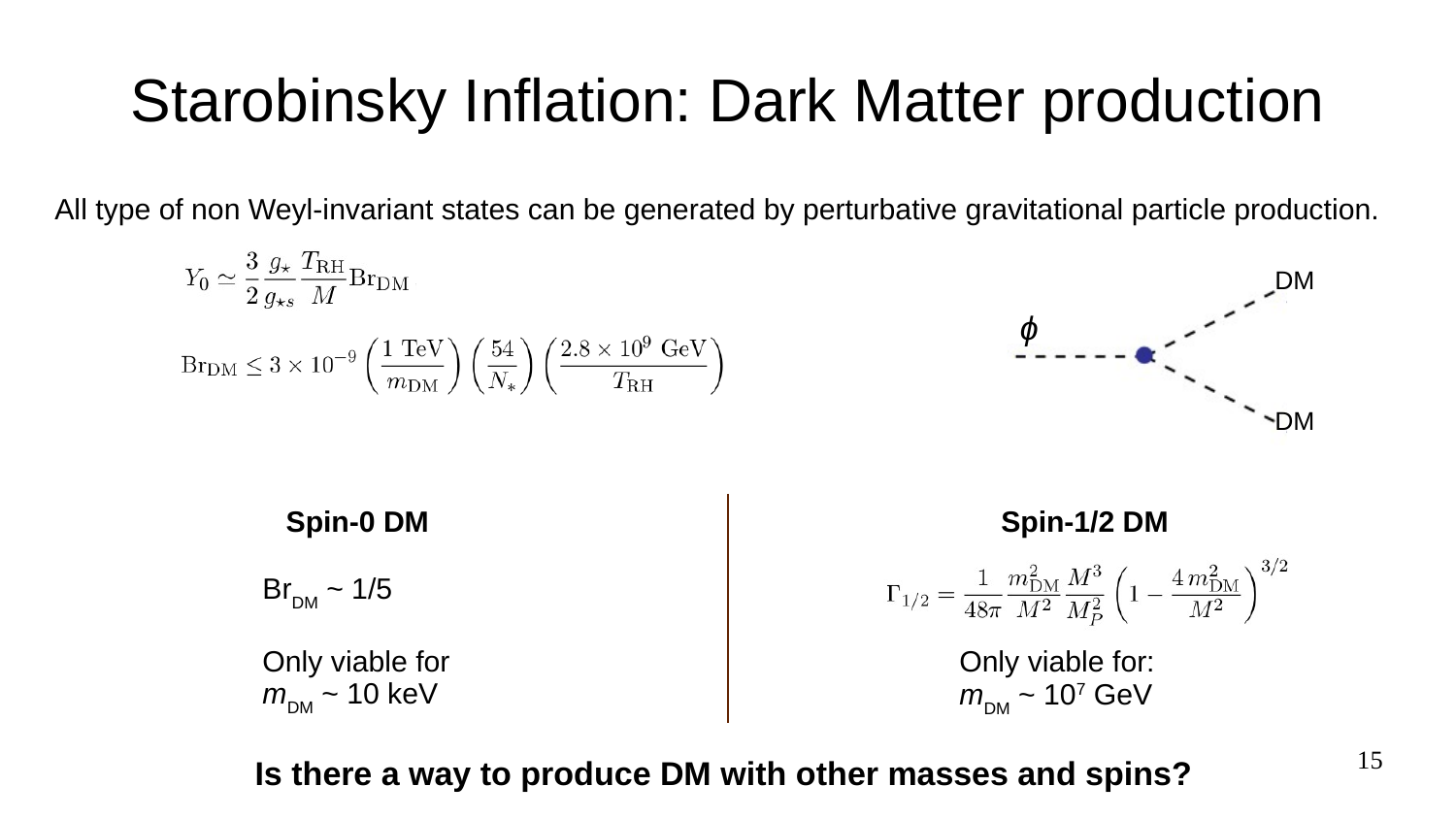$$
\frac{dn}{dt} + 3 H n = -\langle \sigma v \rangle \left( n^2 - n_{\text{eq}}^2 \right)
$$





\* chemical equilibrium never reached \* non-renormalizable operators  $* \Lambda > T$ <sub>RH</sub>  $*$  T<sub>FI</sub> ~ T<sub>RH</sub>  $\langle \sigma v \rangle = \frac{T^n}{\Lambda^{2+n}}$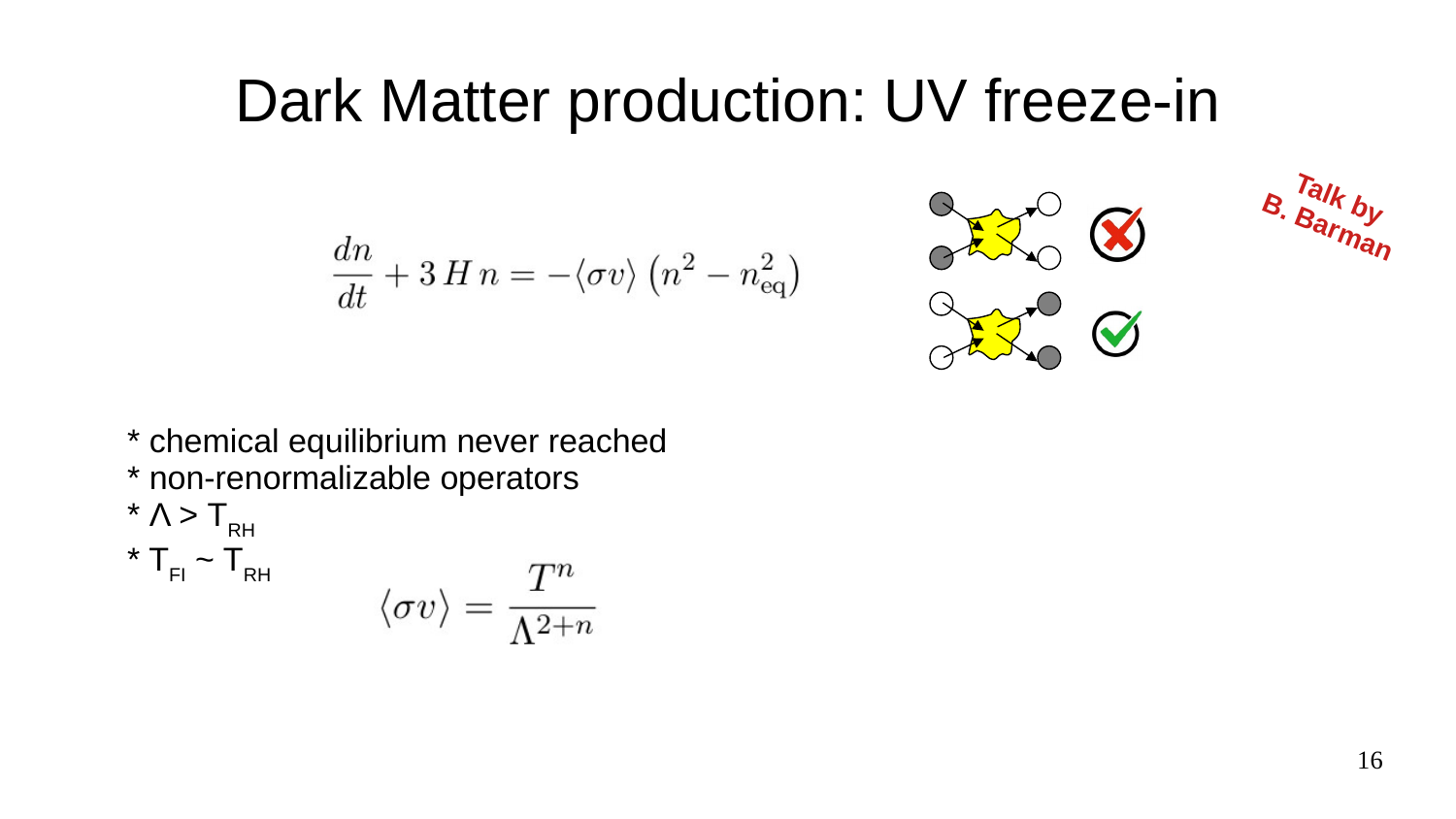$$
\frac{dn}{dt} + 3 H n = -\langle \sigma v \rangle \left( n^2 - n_{\text{eq}}^2 \right)
$$



\* chemical equilibrium never reached \* non-renormalizable operators  $* \Lambda > T_{\text{RH}}$  $*$  T<sub>FI</sub>  $\sim$  T<sub>RH</sub>  $\langle \sigma v \rangle = \frac{T^n}{\Lambda^{2+n}}$ 

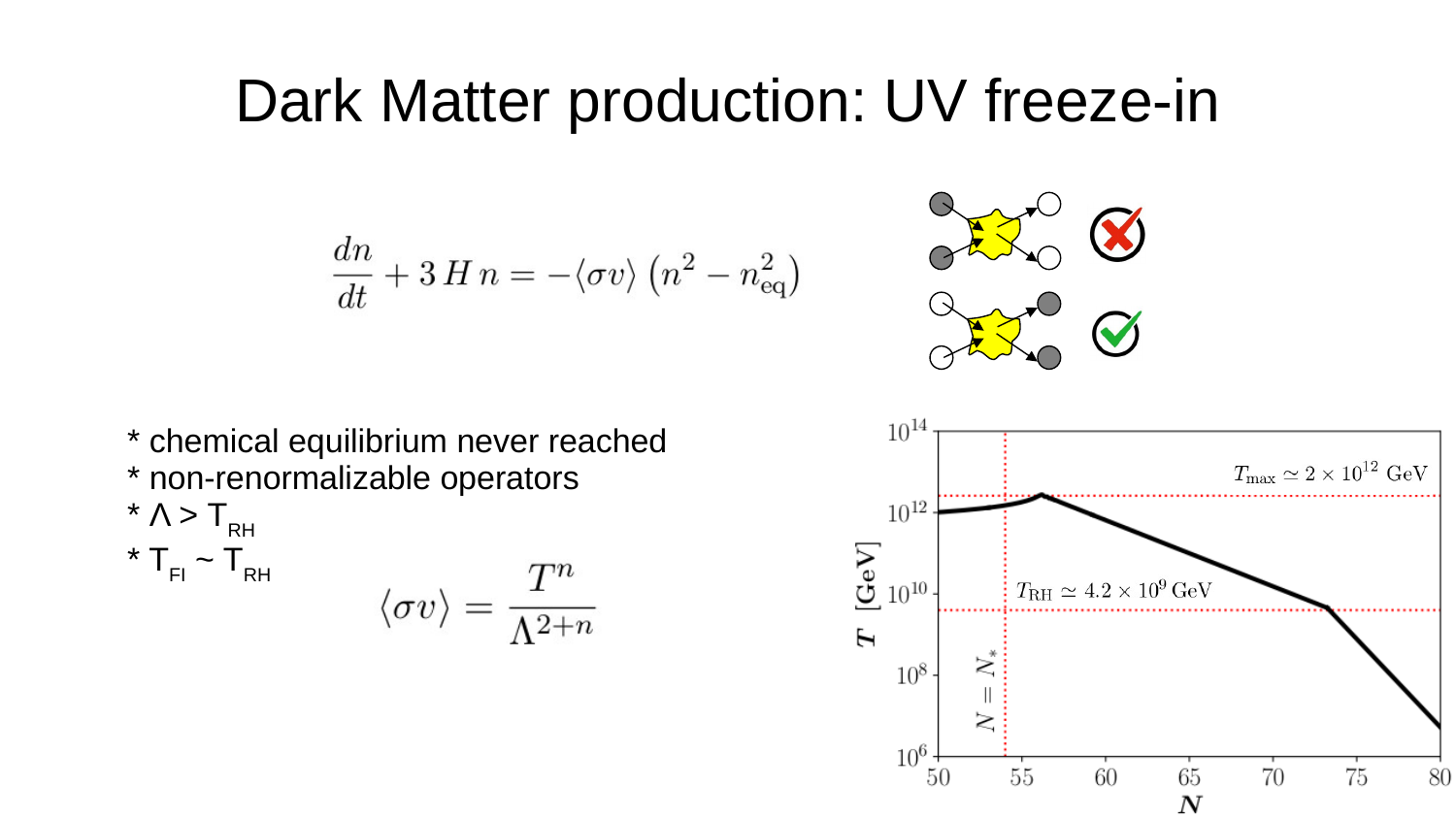$$
\frac{dn}{dt} + 3 H n = -\langle \sigma v \rangle \left( n^2 - n_{\text{eq}}^2 \right)
$$



\* chemical equilibrium never reached \* non-renormalizable operators  $* \Lambda > T_{\text{RH}}$  $*$  T<sub>FI</sub> ~ T<sub>RH</sub>

$$
\langle \sigma v \rangle = \frac{T^n}{\Lambda^{2+n}}
$$

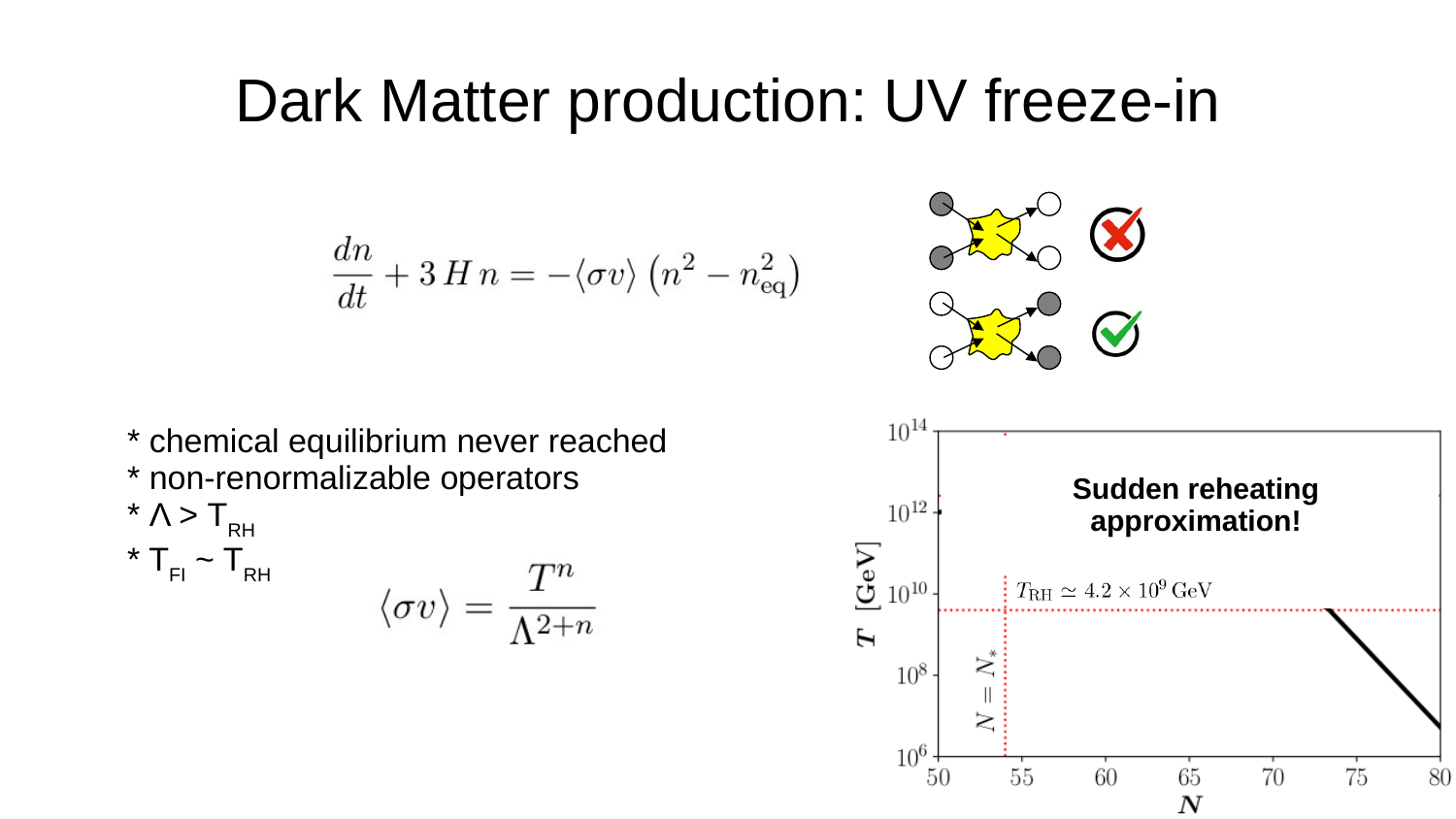$$
\frac{dn}{dt} + 3 H n = -\langle \sigma v \rangle \left( n^2 - n_{\text{eq}}^2 \right)
$$



\* chemical equilibrium never reached \* non-renormalizable operators  $*\wedge > \mathsf{T}_{\mathsf{RH}}$  $*$  T<sub>F</sub>

$$
_{\rm H}\verb||^2\sf T_{\rm RH} \qquad \qquad \langle \sigma v\rangle = \frac{T^n}{\Lambda^{2+n}}
$$

$$
Y_0 \simeq \frac{135 \zeta(3)^2 \mathcal{C}_n^2}{2\pi^7(n+1)} \sqrt{\frac{10}{g_\star}} \frac{g^2}{g_{\star s}} \frac{M_P T_{\text{RH}}^{n+1}}{\Lambda^{n+2}}
$$

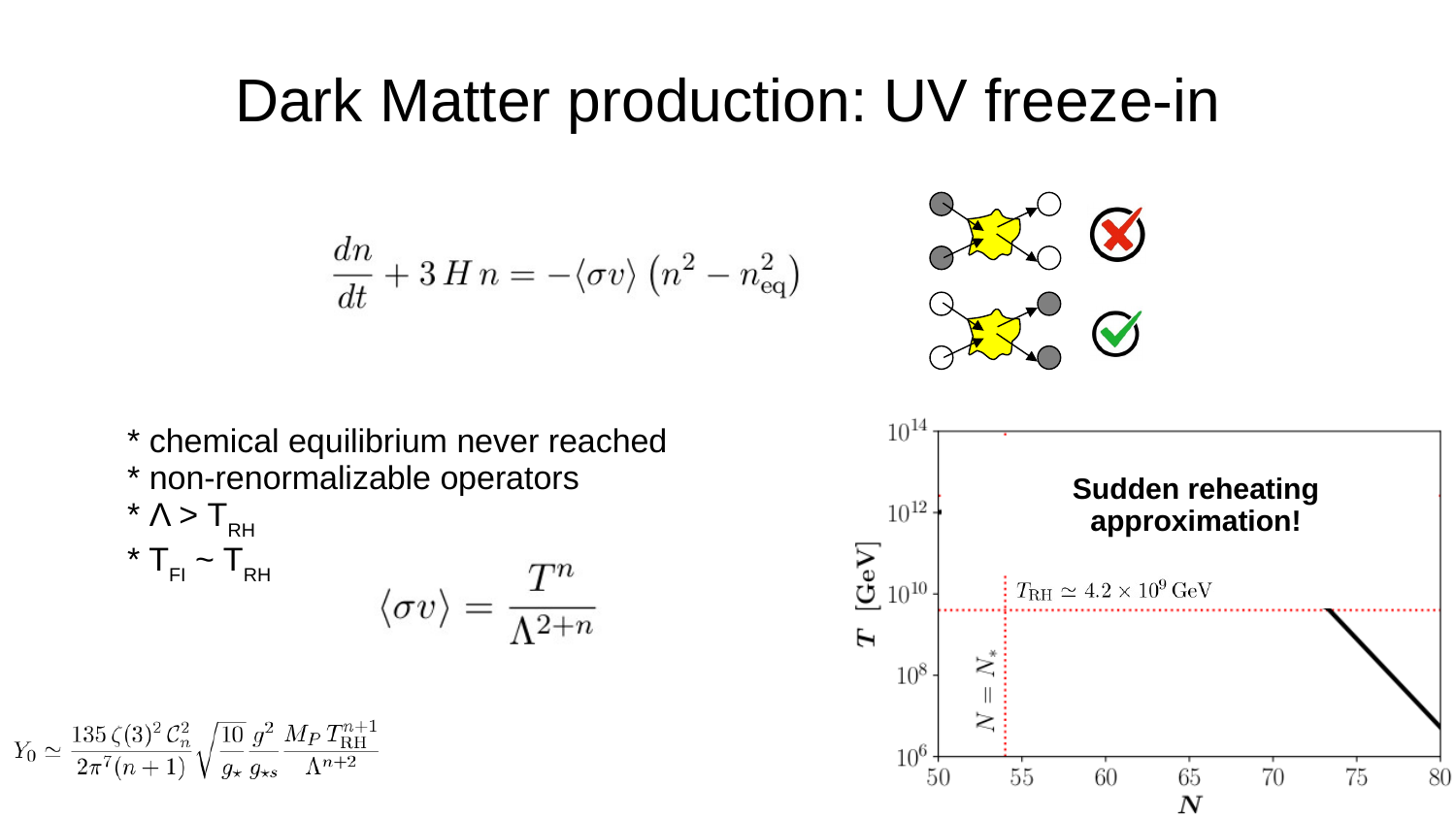$$
\frac{dn}{dt} + 3 H n = -\langle \sigma v \rangle \left( n^2 - n_{\text{eq}}^2 \right)
$$



\* chemical equilibrium never reached \* non-renormalizable operators  $* \Lambda > T_{\text{RH}}$  $*$  T<sub>FI</sub>  $\sim$  T<sub>RH</sub>  $\langle \sigma v \rangle = \frac{T^n}{\Lambda^{2+n}}$ 

$$
Y_0 \simeq \frac{135 \zeta(3)^2 \mathcal{C}_n^2}{2\pi^7 (n+1)} \sqrt{\frac{10}{g_\star}} \frac{g^2}{g_{\star s}} \frac{M_P T_{\text{RH}}^{n+1}}{\Lambda^{n+2}}
$$

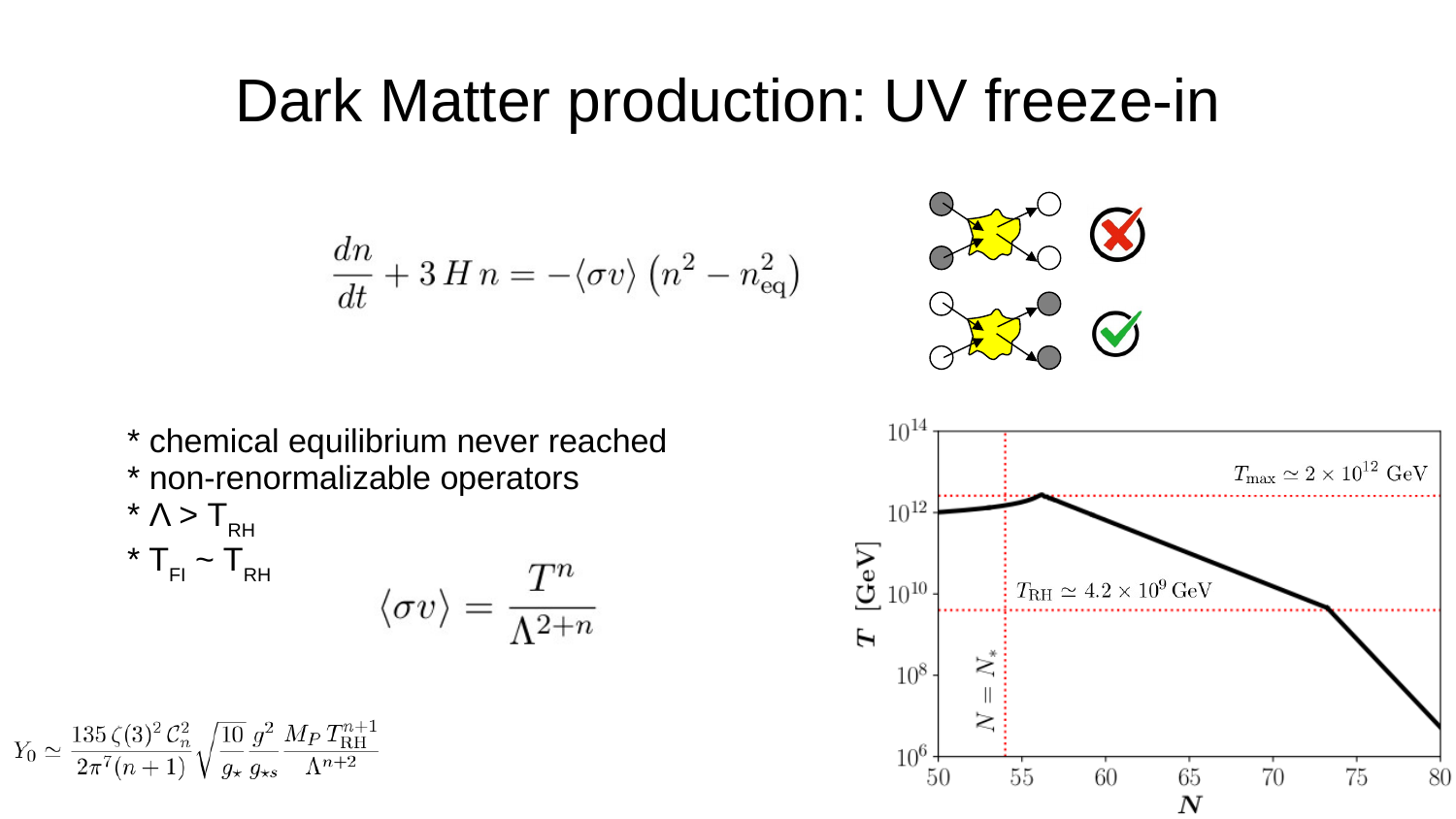$$
\frac{dn}{dt} + 3 H n = -\langle \sigma v \rangle \left( n^2 - n_{\text{eq}}^2 \right)
$$



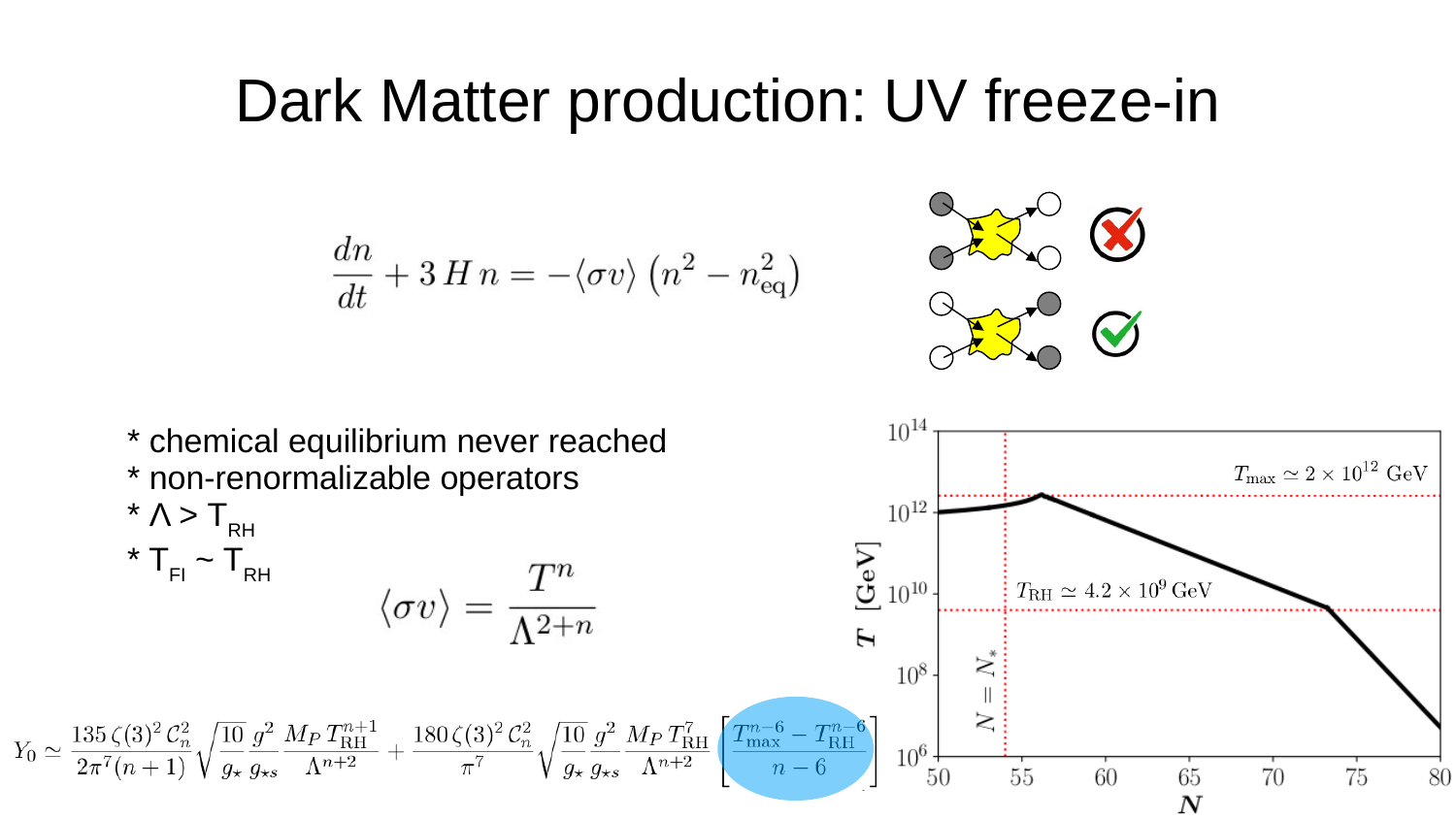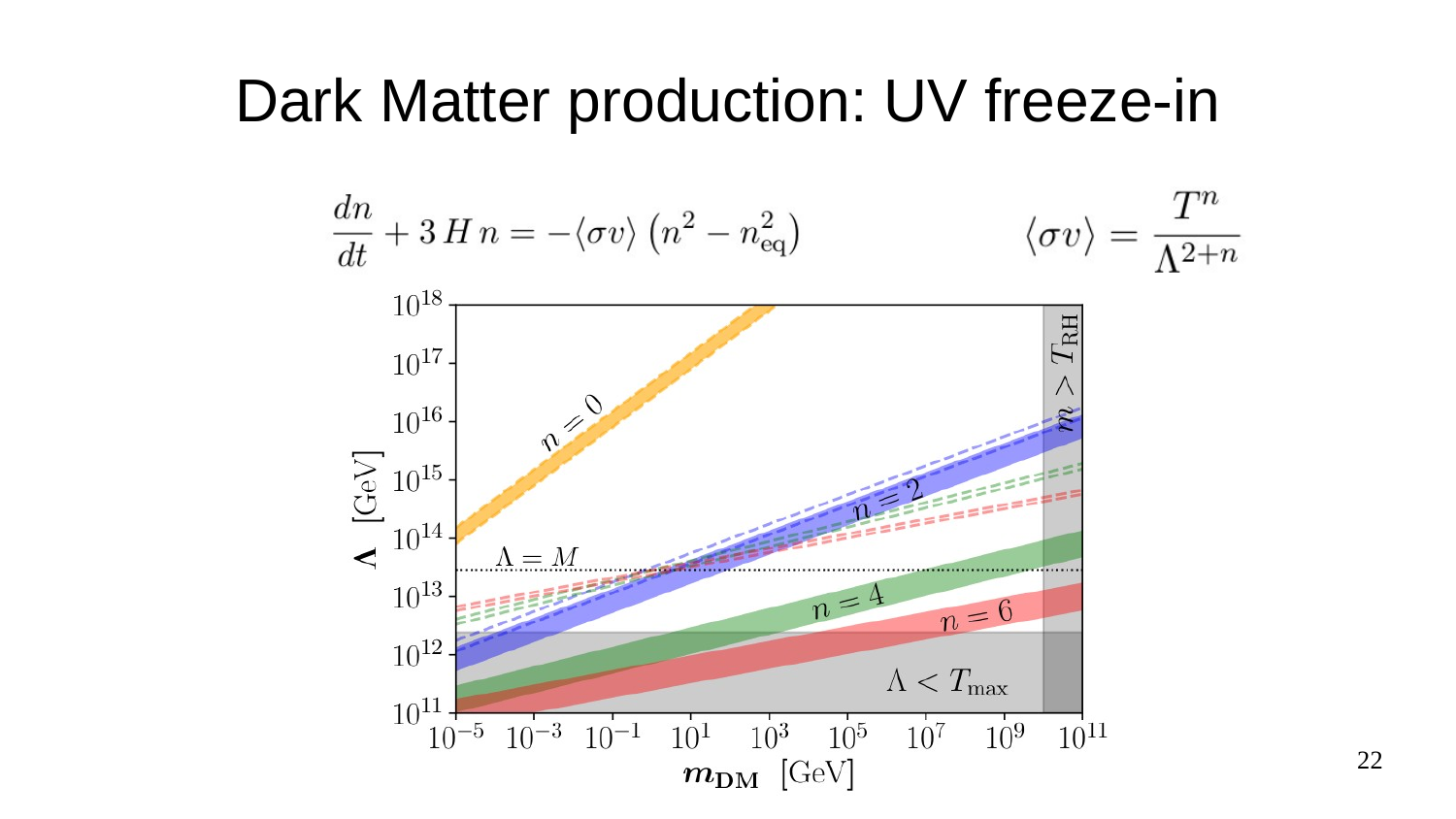# **Conclusions**

- Starobinsky inflation is in excellent agreement with observations!
- Dark Matter is there: What it is? How was it produced in the Early Universe?
- UV freeze-in is a viable DM production mechanism
- **Strongly depends on the dynamics at the highest temperatures of the Universe**: heating dynamics
- Instantaneous reheating may not be a good approximation  $\rightarrow$  miserably fails for  $n > n_c$
- Boost factor *B*  $B \propto \begin{cases} \mathcal{O}(1) & \text{for } n < n_c \\ \ln\left(\frac{T_{\text{max}}}{T_{\text{rh}}}\right) & \text{for } n = n_c \\ \left(\frac{T_{\text{max}}}{T_{\text{rh}}}\right)^{n-n_c} & \text{for } n > n_c \end{cases}$  $\langle \sigma v \rangle = \frac{T^n}{\Lambda^{2+n}}$
- For  $n > n_{\rm c}$ : Bulk of DM produced near  ${\cal T}_{\sf max}$
- Big boost factors due to the non-sudden reheating
	- $\rightarrow T_{\text{max}} >> T_{\text{rh}}$
	- $\rightarrow$  depend on the effective equation of state of the early Universe
	- $\rightarrow$  Bigger boosts for stiffer EoS
	- $\rightarrow$  Bigger boosts if no entropy injection, i.e. no DM dilution